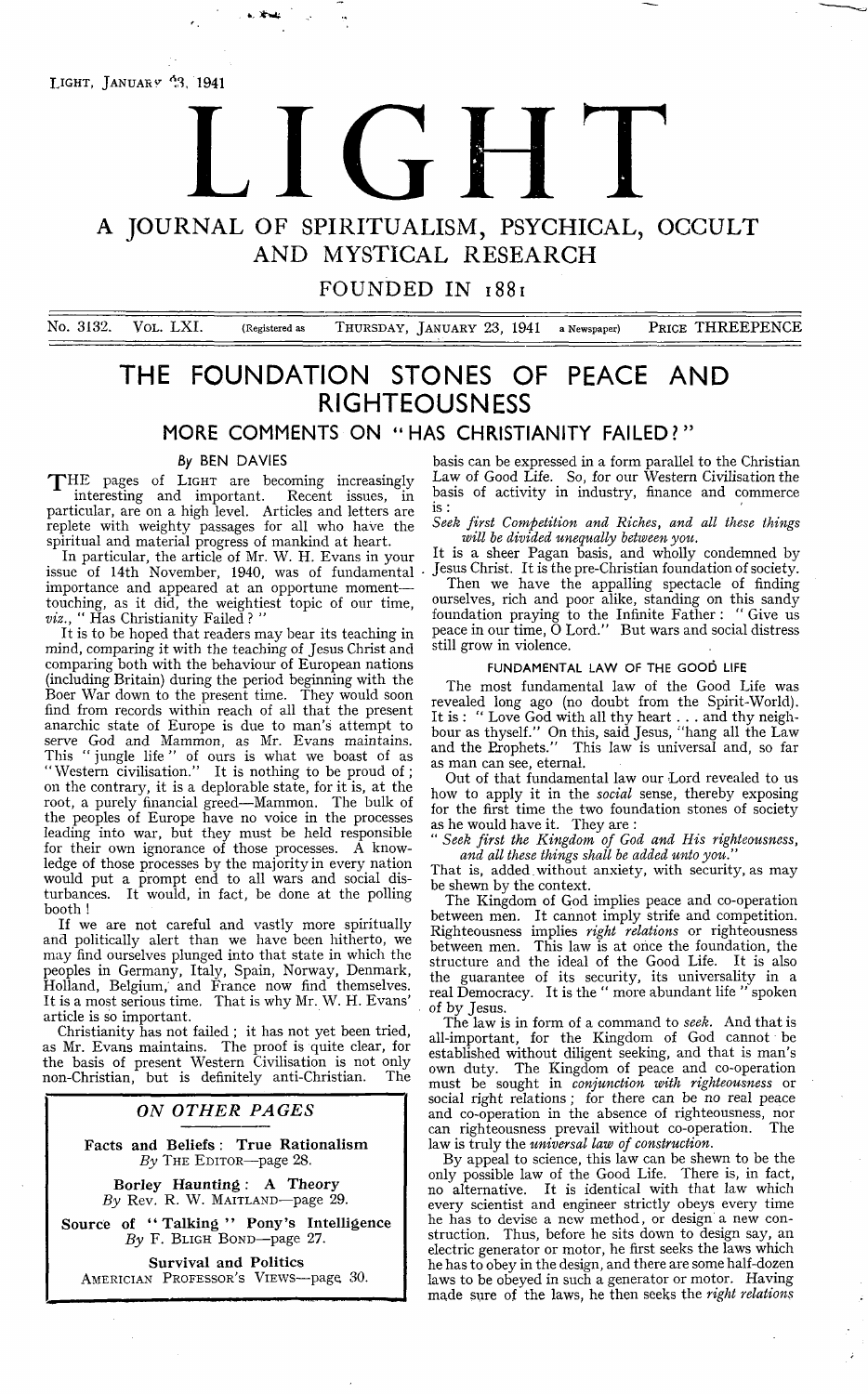−. kee

between the parts of the construction which will produce the maximum efficiency, and if the highest has not been attained in the built structure, he seeks for the source of waste. That is the process in the scientific world ; the result is an amazing and a never-failing success.

The law in its scientific form is therefore as follows :

*Seek first the law of Nature and its efficiency, and all anxiety as to results vanish.*

Efficiency implies *right relations* between parts of the structure designed, just as righteousness in the Christ command means right relations between men in a society. This, in. the scientific sense, is precisely what. Jesus Christ commands us to do in the spiritual and ethical sense. And until we do obey, there can be no health in society.

Let us now, for the sake of simplicity, conciseness and parallelism, paraphrase the wording of the Christian Law of Society without in any way modifying its deep significance in the essentially practical sense. For it is quite clear from the context that it was security of, and non-anxiety concerning the material well-being of society the Master had- in mind when He used the words, " and all these things shall be added unto you." These actual words which • He used have a much deeper meaning than security and freedom from' anxiety, when considered from the scientific point of view. The " things added unto you " become *gifts* when we realise the Kingdom of God through righteous social action. I remember Sir Oliver Lodge saying on one occasion " that all man can do is appropriately to move, masses of matter from one place to another," which meant that any resulting benefit was the work of nature — a gift. The law is, in fact, an all-embracing law. But we would go too far afield if we followed this, train of thought now. The paraphrasing is as follows :

- (1) The Christian Law of Society : *Seek first the Kingdom of God and His righteousness, and alK-secunty is yours.*
- (2) The Scientific Law of Society : *Seek first the law of Nature and its right relations, and all security is yours.*
- (3) Western World's Law of Society : *Seek first competition and riches, and all anxiety is yours*, '

Laws (1) and (2) are in every respect identical in so far as material well-being is concerned. But Law (3) is in all senses antagonistic to both. One cannot say that Law (3) is on the statute books of the nations, but it is, nevertheless, the *actual operating law in all financial matters,* and is not illegal. But the social sin we are all responsible for in our national and international relations has its origin in Law (3), in our willingness to be governed by this Pagan Law which engenders quite naturally the riches and poverty we see, rather than adopting the Christian or Scientific Law of-well-being which brings both peace and abounding wealth in a secure, stable society.

The term " riches " in the Third Law could be replaced by the term *usury*—usury in all its forms, usury of money, houses, land and commodities of all kinds; for men get rich through usury and not by work, as a rule. One finds no millionaires among those who actually maintain the primary well-being of society, such as the farmers, builders, miners and doctors; nor can they be found among those responsible for the progress of society, such as the scientists, researchers, engineers and teachers. Under the present usuriocompetitive system a farmer producing raw material for food and clothing for the social well-being gets for his services less than *£1* a day, whereas a man performing no useful service of any kind may receive  $\tilde{\mathcal{L}}$ 1,000 a day, and that quite automatically.

Obviously, such a state of things is, economically, meaningless. Such a system carried to its logical end, *viz.,* the complete control of citizens through monetary devices by one man, is to be seen now in Germany and Italy and in their conquered countries, with dire consequences to working citizens. Hitler and Mussolini were put in power by the monied section of the German and Italian nations—not by the people. Now these two

dictators have their friends among the monied section of nearly all nations. That is our danger here in Britain.

To put an end to social distress and international bloodshed we must establish one thing of primary importance. Without it there is no hope of attaining peace and security. The following may make matters clear :

There are four measures of intrinsic importance which have to be definitely standardised legally before a state of peace and righteousness can prevail in a society ; and the same is true internationally. They are :

Measures of *length,* of *volume,* of *weight* and of *service.* There is a fifth—*viz., time,* but that is standardised for us by Nature. There are, of course, many others derived from the primary indispensables named, and all are legalised.

It is sufficient here to deal very briefly with the four primary ones. Three of these primary ones have been standardised and legally established long ago, *viz.,* the *yard,* the *pint* and the *pound* weight. They are measures of *commodities.* These standards are the common property of all citizens, and there has never been any quarrel about them. In so far as these are concerned, righteousness between citizens reigns supreme.

But as to the fourth measure, *service,* there has not been any attempt even to standardise it, much less to legalise it. This measure is even more important now than the other three, inasmuch as its absence is the direct cause of all social unrest and war. The standard of service must be expressed in money and consequently must be fixed in terms of gold. The standardisation will be done by science, as were the other three.

When all four measures are legally standardised we shall see the following consequences : Riches and poverty will be no more, for a commonwealth of abundance will take their place. Salaries and prices will become steady. Industrial, commercial and money crises will cease. And finally, social strife and war will vanish for sheer lack of roots.

All shall then be at work in *mutual service* instead of nifitual strife and destruction, in a state of Brotherhood, living the Good Life assured us by Science, and guaranteed us by our Lord Jesus Christ.



**Group Seances for parties of friends may be arranged as desired.**

*Devotional Groups for Absent Healing, Mr. W. H. EVANS*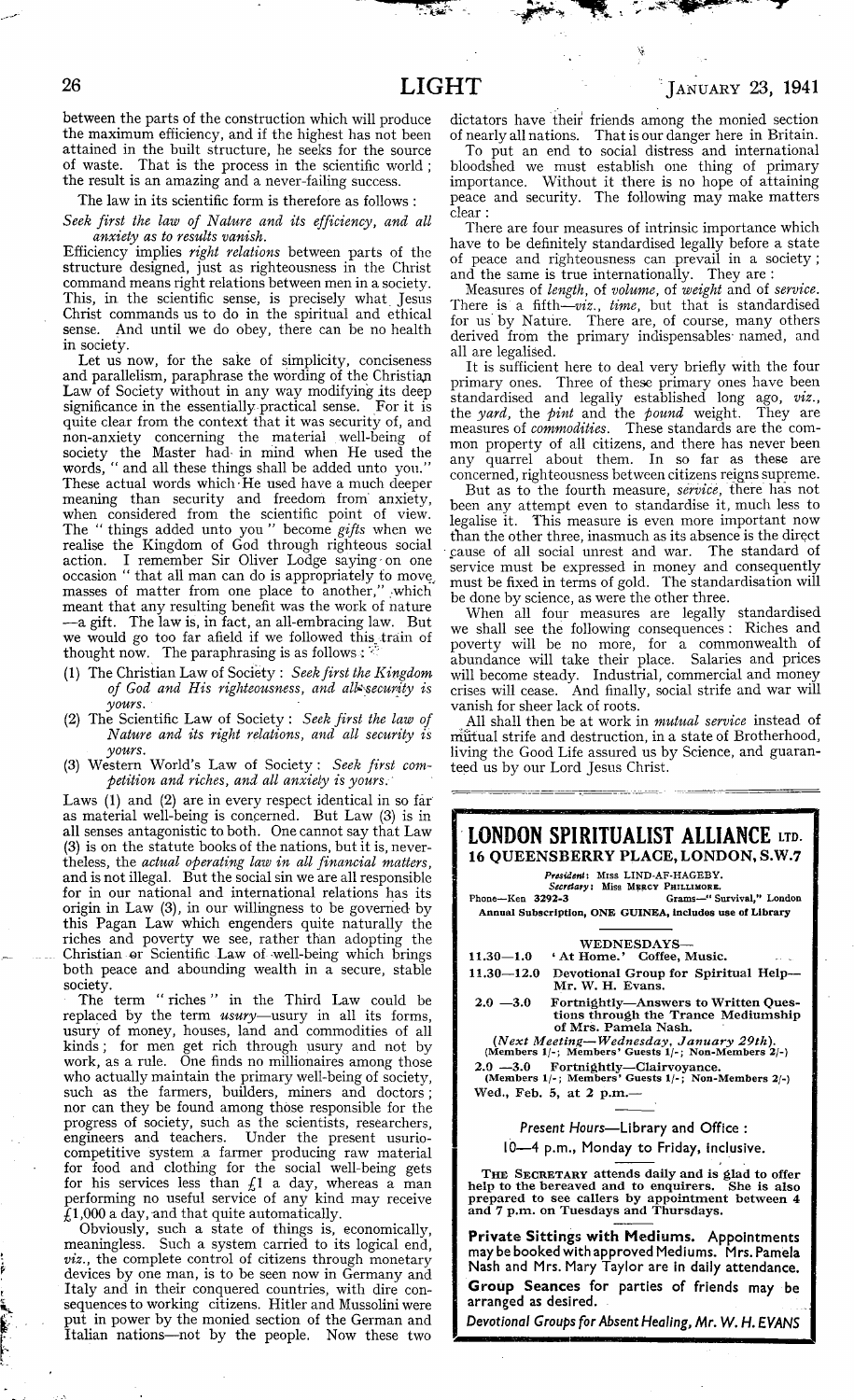## $J_{\rm ANUARY}$  23, 1941  $LIGHT$  27

## **" BLACK BEAR'S " INTELLIGENCE**

FROM WHENCE WAS IT DERIVED ?

MY attention has been called to the mention of "Black Bear," the Shetland pony, in an article appearing in your issue for December 5th, and I would like, for the benefit of your readers, to mention that two articles containing a full description of this pony's powers have appeared in the *Journal* of the American S.P.R., and these should be read by all who are interested in this very important subject of animal intelligence. The first account was written by myself and will be found, I think, in the *Journal* for January, 1929: and of this I believe the L.S.A. library has preserved a copy.

I tried an exhaustive series of experiments with this pony, and they led me to the firm conviction that the intelligence manifesting itself was not the pony's own mentality, but was quite clearly that of a personality either of the highest human grade or else greater than the human and one that might be termed angelic.

To the mathematical and geometrical knowledge shown by the pony in answer to my questions, and from the pony's own apprehension of my blackboard diagrams, I hardly was able to discover any limit. But occasionally, if there was any hesitation, this would seem to have been due to some defect in my own instruction. This was amusingly demonstrated on one wellremembered occasion when I arranged for the pony and his old master, Mr. Barrett, to be present at a conversazione of the American S.P.R. at Hyslop House<sup>\*</sup>; and at this my friend Mr. Goadby was invited to take the chair and to demonstrate Black Bear's sagacity before an audience of over 200 members and friends.

Now, I had previously obtained from Black Bear one very remarkable result. I had drawn on the blackboard, out at the stable where he had been kept, a right-angled triangle, and I had marked the measure of its base with the number 4 and the perpendicular 3. I then asked Black Bear what would be the length of the third line joining the ends of these two ; and quite correctly he at once picked out the number 5.

Mr. Goadby was with me at the time and he was greatly impressed with this result; and, as President of the meeting, he thought he would like to repeat it. So he drew on the blackboard provided by the Society . a similar triangle, but quite inadvertently he placed the number 5 against the base line instead of 4, and then said: " Now Black Bear, what is' the length of the third line ? " Black Bear looked solemnly at the board and seemed to shake his head, then went to the rack on which the little tablets were hung containing the various numbers and letters of the alphabet, and, instead of selecting a number (which of course would have been impossible), he picked out letter by letter the words *" Goadby Stuff,"* which sent the audience into roars of laughter, and I am sure that their amusement was fully shared by my good friend, Mr. Arthur Goadby.

This story gives point to Mr. Goadby's testimony to the pony's wit.

Your readers will be interested' to know of a further experiment I made. I had been anxious to discover what Black Bear might know of the nature and source of his intelligence, and I asked him : " Where do you get your knowledge ? " Without hesitation, the pony went to the rack and picked out in succession three tablets marked " G.O.D."

" Quite right, Black Bear," I said, " but who actually brings it to you ? " In reply, he picked out " Many angels." I said: " Can you give me the name of one of these messengers?" His answer was " G.A.B.R.I.E.L."

I do not propose to comment on this, but it certainly provides much food for thought, especially at a time like this when, behind those men and nations who are the chief actors in the great world-drama, there are arrayed so obviously powers and principalities vastly greater. than anything we can attribute-to mere human mdtive and effort. FREDK. BLIGH BOND.

aith.<br>Aithe

## **CROSS-CORRESPONDENCE**

#### **WOMAN JOURNALIST'S EXPERIENCE**

J WAS particularly interested in the front page article in the December 12th number of LIGHT, of which the main theme is the psychic phenomenon known as " cross-correspondence." Surely it is *not always* necessary to write " two or three volumes of autobiography " to drive home the significance of this form of activity ? Admittedly, a long chain of " coincidences" is more impressive than the citation of isolated incidents. But it *should* be possible to exercise the art of selection even in psychic journalism !

May I deferentially suggest the following as a clear and genuine example of " cross-correspondence " ?

A. — I attend a local Spiritualist Church; subject of trance address: Churches— with special stress on the old Tree-Worship. I feel a spirit-touch upon my body. That evening, when I undress, I find the perfect imprint of a tree—trunk, branches, leaves—down my left side.

B. — The following morning my maid brings me a postal packet on my breakfast tray. The envelope is in handwriting startlingly resembling my " dead " mother's. It contains a MSS. entitled " Soul of a Tree," also a covering note from Actress Ruby Miller (" Little Bit of Fluff  $'$ ) asking me if I can " place " it with a newspaper editor. The story " came through " on my mother's birthday : Ruby Miller the Medium ; James 'Barrie the communicator.

C.— Reasons why Ruby Miller and I (who had only just been introduced to each other by Author Evadne Price) should be the chosen " vessels ": (1) Ruby's husband (the late Max Darewski) had written the music for Barrie's " Rosy Rapture " ; (2) My " dead " mother and I both had definite journalistic links with Barrie, particulars of which could be supplied by Mrs. Gertrude Percival of the Central Press Syndicate.

This dovetailing of " coincidences " presumably sufficed to convince the *Daily Sketch* of the genuineness of the communication, for the Editor published " The Soul of a Tree " in that newspaper. GLORIA STORM.

#### **"THE DEBT IS PAID"**

We knew not love upon the Earth, To us the jewel was denied ; And so we lived dull lives and died, With little done of little worth.

No inner light illumined the way We chose to tread ; our souls were dark And comfortless, our deeds were stark With naked selfishness alway.

We smiled but when some foolish gains Were won to bolster self-esteem ; To eat and sleep without a dream We counted guerdon for our pains. Now on the Other Side of Death We view the past in mute dismay, Each one of us a castaway— Yet have we felt the healing breath

Of some vast Influence that comes Upon the wind, of black remorse, Some Power, some vast uplifting Force That draws us from our dismal homes. And we have seen the dawning light Of hope within our darkened minds And we have felt the power that binds: Our spirits yield to Greater Might.

A voice is heard : " Be sad no more ! The debt is paid. Rise up and pray! And, lo ! the shadows flee away And we are ready to Adore.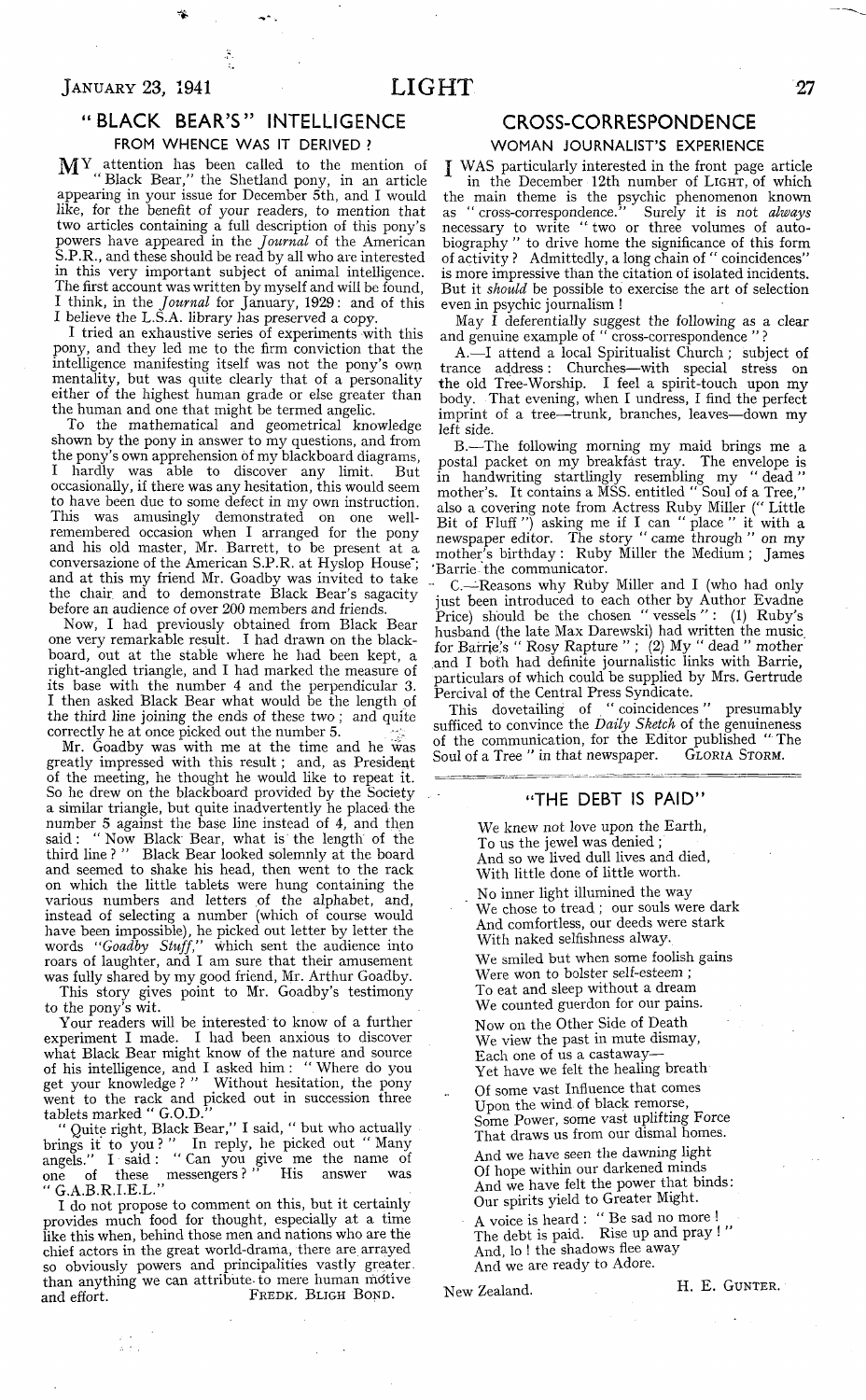*All communications for the* Editor *should be addressed : " The Editor of Light, 16 Queensberry Place, South Kensington, London, S.W .7." 'Phone Kensington 8292-8.*

EDITOR - - GEORGE H. LETHEM

## **AS WE SEE IT**

**FACTS AND BELIEFS**

JT is a curious fact that some Spiritualists who rail against Christian Orthodoxy seem anxious to set up a rigid Orthodoxy in Spiritualism—the standard, usually, being their own particular beliefs. These zealots do much to repel Christians— and others— from Spiritualism and all it stands for. They claim the right to say who are Spiritualists and who are not. They declare dogmatically, some of them, that no Christian can be a Spiritualist and that no Spiritualist can be a Christian— ignoring the fact that many of the bestknown and most influential Spiritualist writers and speakers have been, and are, Christians, ministers or laymen ; also, that there are probably more Spiritualists (in the primary meaning of the term) in the Christian Churches in this country than in all the Spiritualist Churches and Societies.

Our view, often expressed, is that insistence on. rigid Orthodoxy is undesirable either for Christians or Spiritualists; and that, in these days of expanding knowledge, there is as much need for freedom of thought and conscience among Spiritualists as among Christians.

There is, as a matter of common knowledge, wide diversity of *belief* amongst Spiritualists—ranging from a near approach, in certain particulars, to Roman Orthodoxy (including acceptance of such dogmas as the Virgin Birth and the Deity of Jesus) amongst certain " Christian Spiritualists," to Modernism, Unitarianism and even Theism at the other extreme.

Only on the *essentials* are *all* Spiritualists agreed and these essentials are : Acceptance of Human Survival and Communication with those in the Beyond as *facts* demonstrated by evidence obtained and obtainable by scientific methods. Our view, often expressed, is that these facts provide standards by which each individual who accepts them may, and should, decide for himself or herself the religious, political and social *beliefs* on which they bear ; but that, because of the diversity of human minds, it should not be expected that uniformity of beliefs, either religious or political, will be reached easily or soon. As the Poet, Robert Burns, has it, " *Facts* are chiels that winna ding, an' downa be disputed," but *beliefs* arc variable and subject to constant adjustment.-

#### TRUE RATIONALISM

÷

Amongst the Teachers on the Other Side from whom instruction has come in recent times, " Imperator " holds a deservedly high place, and it is sometimes argued that " all true Spiritualists " must accept the views, theological and social, proclaimed and explained by him through the hand of the Rev. W. Stainton Moses. But " Imperator " himself rejected any assertion of infallibility for himself or others. Thus, in *Spirit Tcachings* (page 57) we read :

" No revelation is of plenary inspiration. None can demand credence on any other than rational grounds. Therefore, to say of a statement that it is not in accord with what was given through a human Medium at any stated time is no derogation necessarily from the truth of that statement. Both may in their kind be true, yet each of different application. *Set up no human standard of judgment other than that of right reason.* Weigh what is said. If it be commended by reason, receive it ; if not, reject it."

Here is true Rationalism. Obviously, the rightness

of reason must be decided by each individual, and what seems right reason to one may appear wrong to another, and yet both be perfectly honest.

Stainton Moses was an Orthodox Anglican clergyman when he began to receive the "Imperator" messages, and many of the views in these messages— particularly those relating to the personality of Jesus— conflicted with his beliefs, so that he frequently questioned and even denied their validity. To this, " Imperator " did not object. On one occasion, he wrote *(Spirit Teachings,* page 69) : " We have endeavoured, not to uproot from your mind the views which you have entertained, but to modify? them ; " and, as may be seen by reading *Spirit Teachings,* the process of modification went on steadily and was in the end very complete.

Were " Imperator " writing to-day, wc feel sure " modification " is the process he would still recommend — not insistence on abandonment of old and cherished beliefs ; and it would be well, we think, if Spiritualists kept his tolerant recommendation in mind when dealing with Christian inquirers or with other Spiritualists who adhere to Orthodox Christian beliefs.

Let Spiritualists patiently present the proofs of Survival and recommend the study of Communications such as those contained in *Spirit Teachings,* confident that, when the proofs are accepted and the Communications studied, all the modifications of belief necessary for each individual will be quietly and satisfactorily effected.

#### **LIFE IS SPIRITUAL**

an<br>Alberta de Constantino

THERE can be no doubt that what is most needed in the world to-day is a fuller appreciation of the fact that Life is spiritual and that the material world to which you now belong will pass— or rather that you will pass from it and then see Life in its true perspective.

The trials which are even now besetting the citizens of the world are entirely of their own making. How then is this ? It is because they have been given their choice between good and evil, and the great proportion of one nation in particular has chosen evil.

The repercussions are bound to be felt by all, for God has so arranged the world that brothers and sisters are ye, bound together, and the good or evil of even one may be felt by all, *but* only on this one earth-plane. After this, each man for himself is seen in his true light and then no flaunting of national flags or wearing of uniforms can hide his murky soul.

Now, if this be understood by all, shall *one mail'* knowing that his naked soul shall pass many years still in life, willingly perjure himself for the brief space of existence on this small earth-plane ?

What man shall throw away his life knowing life is eternal ? What man shall have the right or desire to throw away the lives of others, knowing that later he shall be called to account for each single hair and shall work out his own salvation and theirs also ?

How lacking in vital teaching are the Universities and great Colleges of the world. They teach medicine, physics, mechanics, and the great sciences to bring brief flashes of success to individuals for a few years. Their doctrines are, in the main, of great value to mankind; but why should time only be given to these, when, with endless life stretching out before him, man has time to study for the life beyond— the life where these sciences are no longer required save for those who wish to work thereon in preference to the far more allembracing spiritual work ? For a short time they may continue, but eventually all must come to the stage where these things of the mind are put aside for the greater Spiritual truths.

*(Given by* " *Script-Writer* " *through the hand of Mrs. Vera Dutton).*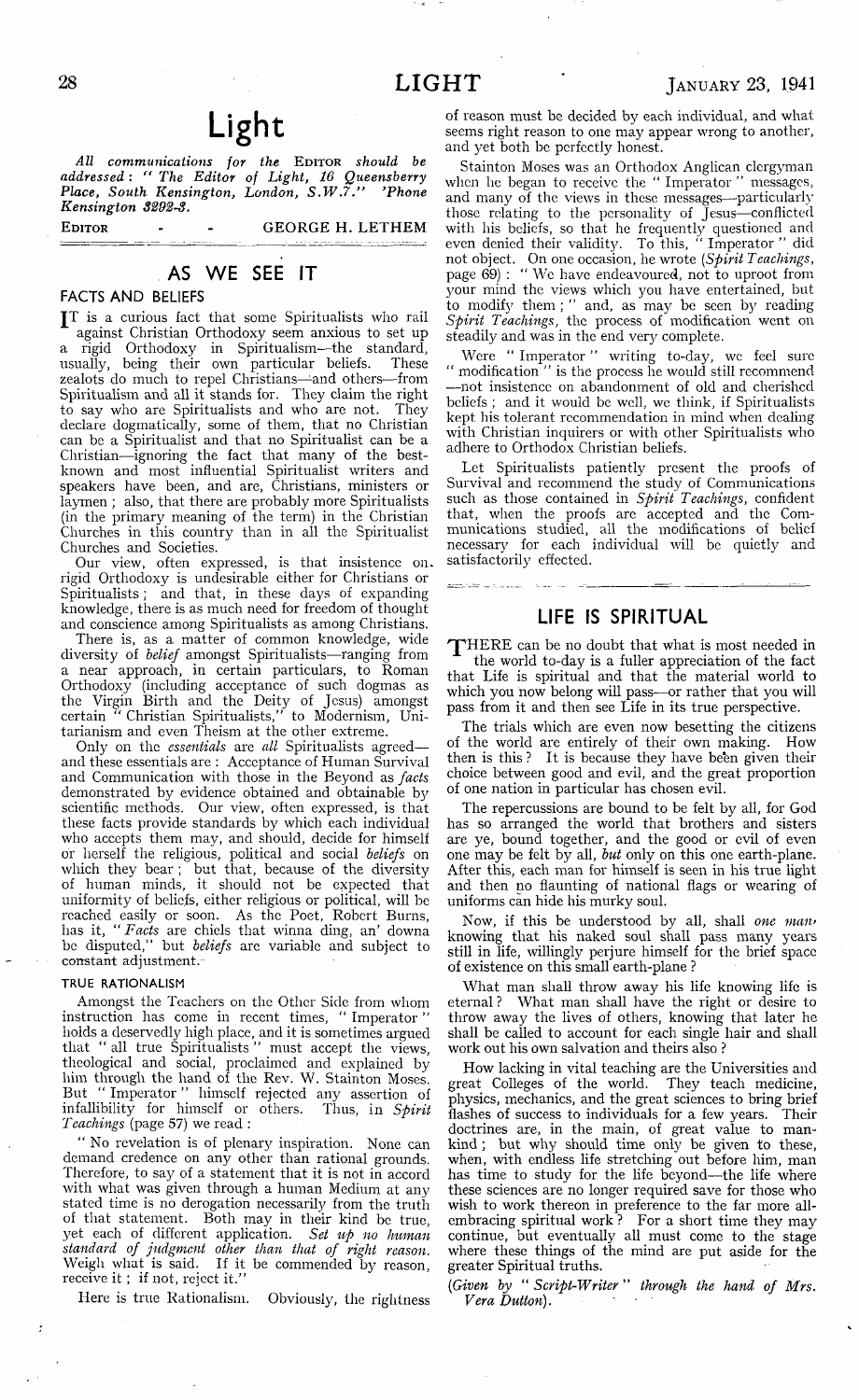# **BORLEY HAUNTINGS: AN EXPLANATORY THEORY**

#### *By* **REV. R. W . MAITLAND, Vicar of Darsham**

**N°.** doubt, like many other readers of Light, at Christmas time, I read that enthralling book, *The Most Haunted, House in England.* Mr. Harry Price is to be congratulated on producing a book at once so suitable for Christmas reading, and so remote from the war.

My reason, however, for writing is this : the author asks us, his readers, to take the evidence which he gives and to form their judgment upon it. Doubtless, many theories have already been put forward. May I, in as few words as possible, put forward my own ? And if I seem somewhat dogmatic, it is only because the role of juror compels me.

Firstly, then, speaking as one interested in antiquarian pursuits, it seems to me that both Monk and Nun, as realities in earth-life, must go; also the Monastery— and, one may add, the underground passages. How often has one heard of them all before, in oft-told tales of hauntings.

There was no Monastery at Borley. In spite of the fact that it was the property of Christ Church, Canterbury, from about 1360 onwards, it may be doubted if Borley ever saw a Monk save one of the officials of the Priory, who would come periodically to collect the rents from the Bailiff.

Borley was only one of nearly a hundred manors held by that wealthy Priory. It would be difficult to find in these parts a parish where land was not held by some Religious Order, but few of them contained a Religious House ; and, if there was one, its history is known to us to-day.

#### THE THEORY EXPLAINED

How, then, can we account for the many appearances of the Nun and the coach— and indeed of all the other phenomena which fills the book ?

My theory is this : the house was built and immediately lived in— this is an important point— by a man who undoubtedly was a psychic. Very likely, his family, a large one; inherited his powers— some certainly did ; and so, to use Mr. Price's words, the house became saturated with their emanations : though this psychic power, as I understand it, contained no " persisting remnants of egos " or any intelligence of itself. It remained for those living in the house to use that power as their minds or subconscious minds desired.

In other words, given the proper conditions, we can make our own ghosts. I have proved that for myself much nearer home than Borley. And so it was then with regard to the Nun and phantom coach and galloping horses and ghostly sounds and all the rest of it.

If such things are associated with haunted houses, as they are, then the imaginative mind (conscious or subconscious) of the percipient can create them anywhere, provided, as I have said, there is sufficient psychic power to work upon.

So again with the " unusual incident," as Mr. Price calls it, of the strange insect. Certainly, it was unexpected by the conscious mind of the artist— but then, " a forbidding silence seems to envelop everything with apprehension," and she is startled by the swish of an approaching wasp ; and there, out of a mist, comes a monstrous insect. " Impossible," some would say ; but no more impossible, really, than the strange forms which the mind of man can conceive and the hand of man can draw. She is positive she saw it; and assuredly she did see it, just as others saw the Nun and the phantom coach.

All these strange phenomena are veridical in the sense in which Myers uses the word—*i.e.*, there is an external origin of an internal vision. Something outside themselves causes the percipients to see such things.

At this point some people, no doubt, will say : " But

what about the flying bottles and the apported coat and the gold ring ? " I see no reason why that same psychic power which had been accumulating in the house for so many years may not have produced all this when acted upon by a Sensitive such as Mrs. Foyster certainly was— an unconscious one, no doubt, but a very potent one for all that. After all, those of us who have seen a demonstration of telekenesis have seen the same thing.

Up to now, we have done without "spirits"—that is to say, disembodied spirits. I use the word " disembodied " advisedly, for I maintain that we are spirits here and now and that our psychic power is evidence of it. There is no reason to deny, however, that those on the Other Side have played a part in the strange happenings of Borley Rectory.

#### VERY SIGNIFICANT

It is very significant that Mr. Price took part in a seance on his first visit there, and that Mr. Harry Bull purported to come through; and significant also that he had declared in his lifetime that he would be justified in making himself known after death by physical means, if he so wished.

One word more. On laying down the book, one is conscious of a feeling that it adds unnecessarily to the terrors of death. One can imagine the comments which some people would make upon reading it—"weird, uncanny, gruesome" ; and it is for this purpose that I have put forward the theory that many of the terrors which surround it are of man's own making, the mysterious workings of his own mind under the stimulus of some external power.

The house was an ideal one for that purpose. It was brand new when Mr. Henry Bull moved into it, filling it with his psychic power and that of a rapidly growing family, who remained in possession for between sixty and seventy years, and so produced " The most haunted house in England.'

#### **SOME THOUGHTS ON THE INFINITE**

DEFINITION—The Infinite: a term which cannot be amplified ; there can be nothing outside or separate from the Infinite.

Separateness— If there be any separations it must be separateness within the Infinite. Such separation is not absolute separation : it is separateness only of localised form or localised function, or of the part in respect to the whole.

All Finites are within the Infinite.

The Infinite is infinite in an infinite number of ways.

The Infinite is conveniently called God.

God is infinite, and infinite in an infinite number of ways.

Infinite Power, Infinite Knowledge, Infinite Bliss are all in God.

Infinite Time, Infinite Space are in God.

Here are five infinities in God, infinities respecting which man has some idea. Besides these five there are and must be Infinity—and concerning these man has little or no knowledge.

How wonderful then is God ! How small is man ! Yet man is not separate from God. Wherefore, let him seek to realise his one-ness.

In contemplating the Infinity, man becomes wise : in contemplating the Finite he becomes learned— as the Infinite is greater than the Finite, so is Wisdom greater than Knowledge.

A wise man needs little learning— he can do so much with such small means.

A learned man— without Wisdom—with mighty labours accomplishes the unnecessary.

The play of Infinite Wisdom upon Infinite Incongruity produces Infinite Humour : let us all be Merry in God.

*(Note*.—An extract from *The Way of the Spirit,* by " Robert Baida," printed for private circulation).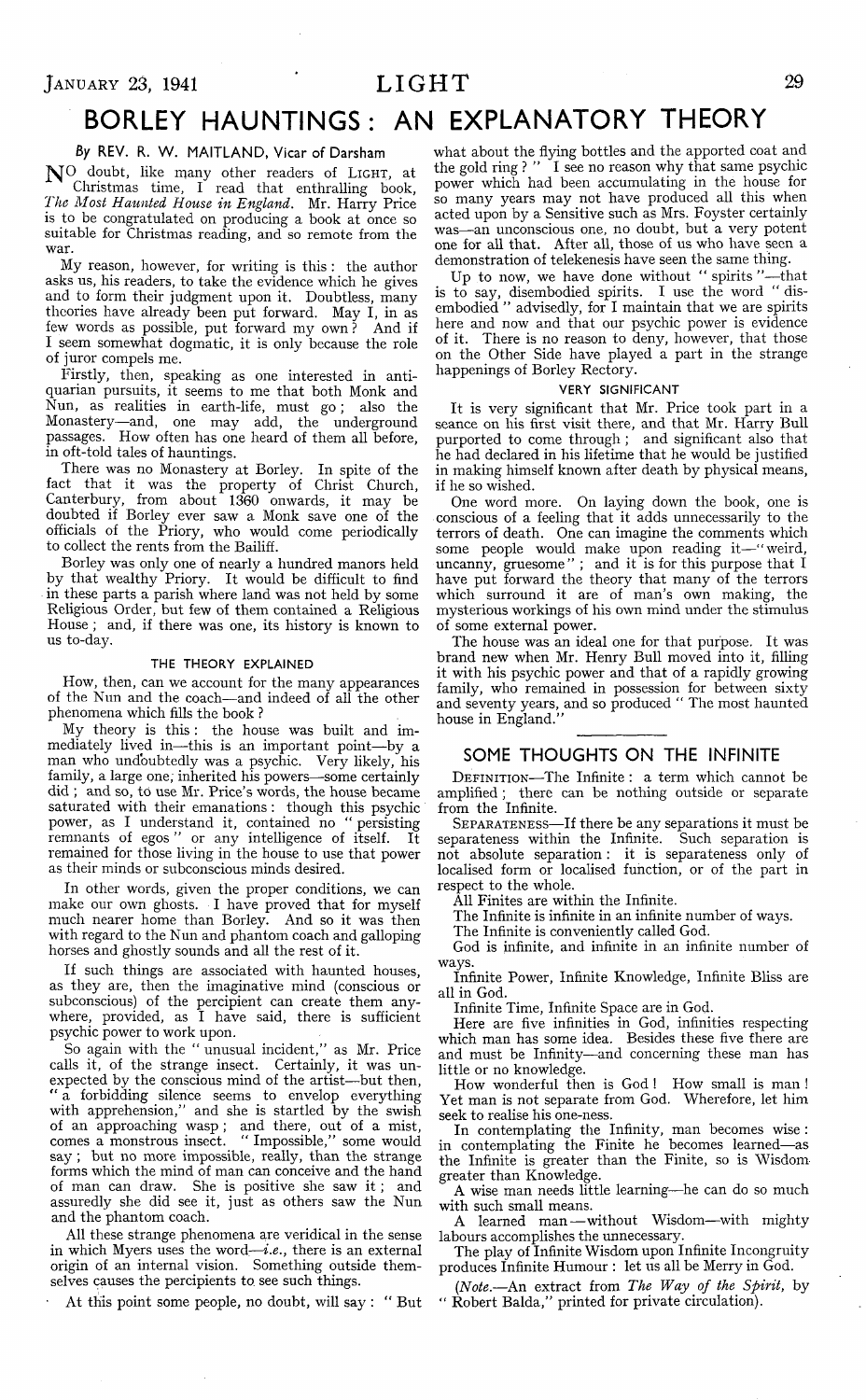## **SURVIVAL AND POLITICS**

THE Economic Ideal, which is only another term for the physical conception of society and human action, is now dominant, and wealth is the standard of success and social recognition. This standard has been accepted even by the religious institutions of the age ; and we have so far departed from the spiritual conception of life as to neglect all features of it except intellectual culture, which is valued more for its efficiency in the economic and social world than for the' development of the Soul.

Such are the triumphs of p&ysical science and the ideals fostered by it. Its utility is demonstrated by its success in supplying the comforts which seem to us both a pleasure in themselves and a protection against the cruelties of Nature. The older religious ideals, which despised these comforts as " carnal " and turned the imagination towards another world, "the Elysian Fields where joy forever reigns," as contrasted with this life of pain and suffering, have lost the basis on which they rested. We have found physical and economic salvation in the conquest of Nature, instead of despising its power and living in penury and contemplative asceticism.

Physics has determined and dominated all the ideals of our life, and must affect our ethics in proportion as it has supplanted the spiritual conceptions of another philosophy. How far this influence will extend depends upon the degree to which it takes possession of the lower strata of society.

The rejuvenation of the social order and of civilisation fell to Christianity after the decline and fall of the Roman Empire. The one central tenet of Christianity is its association of the Immortality of the Soul with the Brotherhood of Man. It did not begin in a system of philosophy or theology. A reasoned Theism was no part of its primary impulse, however closely it might be related to such a system. The divine supervision of the world was not its fundamental belief, though it might be accepted as a corollary of the primarydoctrine. The belief in a Future Life was its initial doctrine and received its credentials from an appeal to real or alleged facts.

The view that Immortality can be accepted as the corollary to a Theistic interpretation of Nature was a later conception, arising when Christianity was so far removed from its origin that its miracles and traditions were objects of suspicion. This first inspiration was received from the direct observation of facts or alleged<br>facts, which directly challenged the prevailing facts, . which directly challenged the prevailing Materialism. The Epicureans had denied the possibility of Survival after death, and their philosophy dominated Rome in the declining days and the most important political sect in Palestine, the Sadducees. Judaism was no longer under the direction of its older religious conceptions, which -had indeed never made belief in the Immortality of the Soul a social influence. Such a belief could not become important to social institutions until it was used to enforce certain ethical maxims . . .

When the attempt to put into practice the Brotherhood of Man by its early Communistic system had failed, Christianity concentrated its interest on the realisation of its Kingdom of God in a life beyond the grave ; and, with an ascetic view of life and a pessimistic view of Nature it set about reorganising ethical and religious institutions around the idea of personal salvation. The radical character of its Theistic conception, which made no concessions to Materialism, and the enthusiasm for a future life resulted in fifteen centuries of uninterrupted triumph for the Christian view of life and social relations.

The traditions of government, combined with other influences, made, it impossible or inconvenient to carry out the Communism implied in the notion of Human Brotherhood, and the mediaeval period had to be content with charity as the embodiment of its social feeling; and even this was regarded as a means of personal salvation rather than as an expression of altruistic

#### (Continued at foot of next column)

## **A CALL TO INVENTORS**

J WAS interested in the letter " Call to Inventors " in Light of December 26th, 1940. The same idea had often crossed my mind. In Mr. E. A. S. Hayward's recently published book, *Psychic Experiences Throughout the World,* the same idea appears as given by Sir W. Crookes through Mrs. Grace Cooke. The extract is as follows :

*Mr. Hayward's sitting with Mrs. Grace Cooke, July,* 1932 *(Mr. Glen Hamilton present) in London.*

*"* Beside W. T. Stead, Sir William Crookes came, telling of his endeavour, together with a group of scientists in the spirit-world, to produce an apparatus which, when operated on earth and joined up with an etheric apparatus, would obviate the necessity of a Medium, so that the voices of spirit-communicators would be received as by radio. He then detailed the necessary materials, the coils to be made, the lengths and gauges of the wires to transmit the electric current which was to be obtained from the feet of the sitters. Details were given of the amplifiers which would have to be fitted to increase this slight current a hundredfold."

*At another sitting in Winnipeg, Crookes spoke again.*

" The question is of lowering the vibrations of what we have prepared in etheric form to that of an objective counterpart that you can see. When that is achieved, you will then have the same effect as in your television, except that we use an even shorter wave-length, with a higher frequency to your wave-length on earth, since a long wave-length is not possible. The cosmic rays are closer to what we call the etheric rays. You see, our stratosphere is interpenetrating your material plane, and we have to break down the resistance of the earthvibrations in order that we may introduce our work of an etheric nature." EVA BARRETT. an etheric nature."

#### ❖ \* CAPTAIN CRAUFURD'S EXPERIMENTS

Sir,—In LIGHT of December 26th, 1940, your correspondent, Mrs. Littlehales, asks if Captain Craufurd's experiments on an apparatus for wireless communication from the other side be continued. Following instructions from Captain Craufurd, such experiments are being carried on by a member of this Institute who is a wireless expert. MARY DUNDAS.

I.I.P.I., Walton Street, *Chairman of Council.* London, S.W.3.

#### (Continued from previous column)

feeling. But two ideas remained dominant in the minds of men : the Immortality of the Soul and the attainment of that Immortality by human service. These ideas implied the subordination of the State to the welfare of the subject, even though government continued to use its power for arbitrary and selfish ends .

The first great assault on Christian- theology was the doctrine of the indestructibility of matter . . . and the main philosophic fortress of Christianity was captured ... All the phenomena which the older view had regarded as proving the existence of a Soul came to be regarded as mere incidents in the casual development of material bodies. Materialism became triumphant and the human mind, liberated from the speculative and political shackleS of the mediaeval period, began to enjoy its freedom in gradually breaking away from all the restraints that had developed and sustained the social, political, and religious conscience for so many centuries.

We are still living in the period of rapid decline of the ethical impulse, and nothing but the possibility of reinstating a spiritual view of Nature- and Life can restrain the progress of that retrograde movement.

(From the book, *Contact With the Other World,* by James H. Hyslop, Ph.D., LL.D., formerly Professor of Logic and Ethics in- Columbia University, U.S.A., published in 1919 by the Century Co., New York).

 $\mathcal{L}_{\mathcal{A}}$ 

JANUARY 23, 1941

**v.**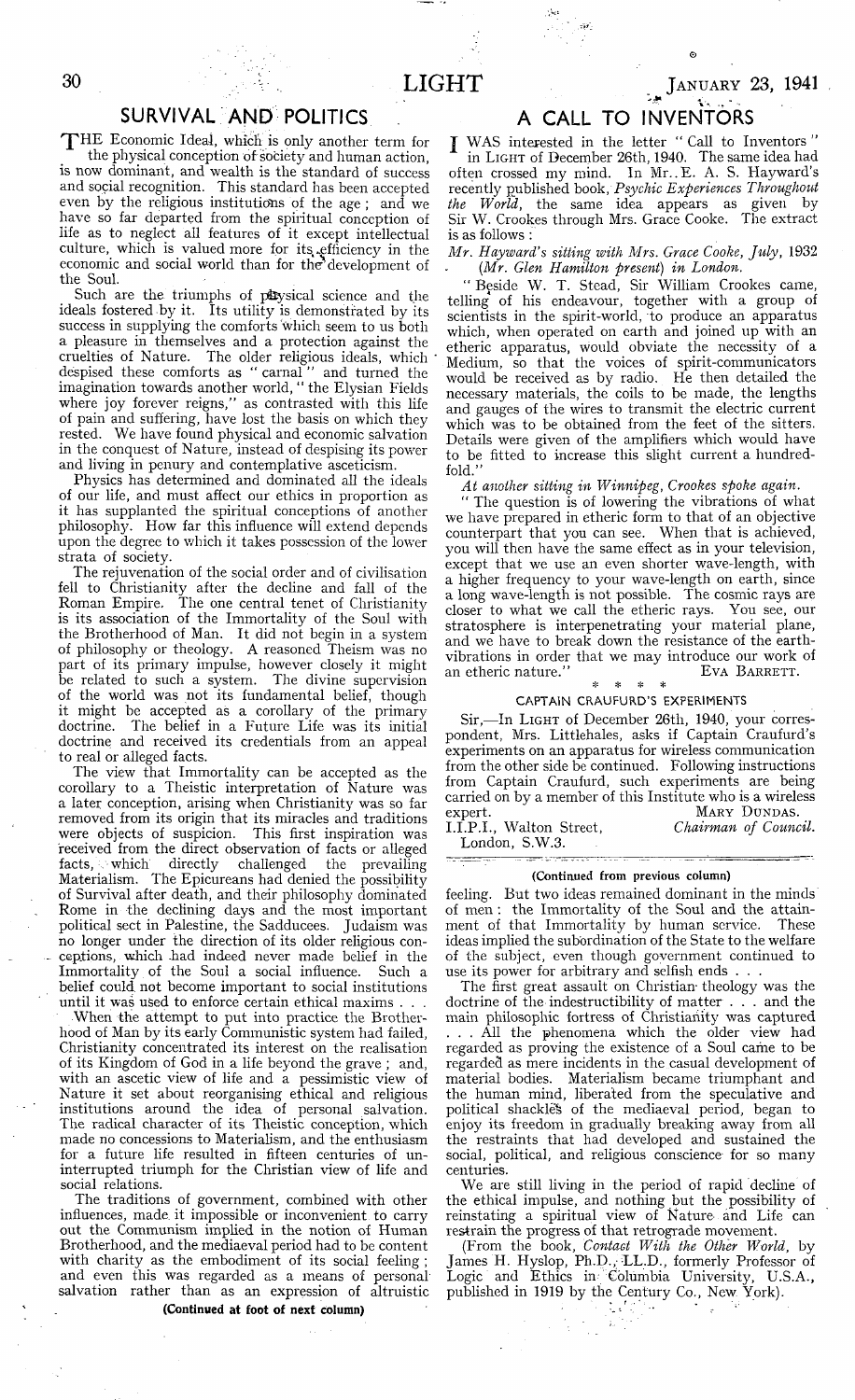## $J$ ANUARY 23, 1941  $LIGHT$  31

## **WHAT OUR READERS ARE SAYING**

#### **THE SOCIETY FOR PSYCHICAL RESEARCH**

SIR,-The President of the Society for Psychical Research in his address to the Society, as reported in the *Proceedings* for August, 1924, said : " That most of us who have studied these particular phenomena at first-hand believe that in many cases théy are due to the agency of the dead is clear enough from the papers contributed to the *Proceedings."* Continuing, he added the significant statement : " That the day is coming when communication between the dead and the living will have become— and. rightly become—part of the accepted belief of mankind.

That pronouncement was looked upon, and accepted by the outside world, as an *official* pronouncement by the Society's leader, and as an honest authoritative finding. This was sixteen years ago. Since then, a sinister change appears to have come over the Society. It was not for naught that I put the question to the present Secretary, contained in your issue of November 14th last; for it has brought, as I intended that it should, a statement in cold print from him as to the present policy of the Society. From this statement, contained in your issue for December 12th, 1940, it appears that the Society now cannot, and will not, give any official or corporate decision or judgment concerning Survival, or any other psychic subject or phenomenon investigated by it.

This being the case, it is manifest that, from now on, the Society for Psychical Research can neither claim to be, nor can be regarded as, an authority or court of appeal on matters psychic. A Society which thus, on its own confession, is not in a position to form an opinion, and which refuses, to give a judgment or decision, can neither constitute an authority, nor a court of appeal, and will now rightly cease to be regarded as such.

Charles L. Tweedale.

#### Weston Vicarage, Yórks.

#### SEALED LETTER. TESTS

Sir,—It may interest readers of LIGHT if I recall an open meeting of the S.P.R. which was held not long after the opening of F. W. H. Myers' sealed envelope. At that meeting a member of the Council, Mr. Piddington, related a curious experience. He told Mr. Piddington, related a curious experience. us that he had prepared a sealed envelope stating that he intended to convey, after his death, through Mediums, the number 7 in various ways— such as Seven Lamps of Architecture, etc., etc. His purpose had been frustrated because 7 different .Mediums (I cannot remember all their names, but Mrs. Piper' was one), had sent him bits of script containing portions of his carefully arranged test.

This episode was sufficiently unusual to prompt speculation as to its cause. I think many must have been disposed to think, as I did, that the S.P.R. on the Other Side intended by this method to shew that sealed envelopes are not a conclusive test, and that the apparent failure of Mr. Myers was of no importance. Those who were unconvinced by the mass of cumulative evidence already published would not have been convinced by Myers' success if he had been able to achieve it.

#### HELEN ALEX: DALLAS.

#### **PREVISION AND FREE-WILL**

Sir,— In Mr. Harrison's article on " Prediction " (LIGHT, December 19th, 1940) his final conclusion was : " My personal opinion is that the faculty of true prediction. is one which is entirely beyond human understanding and that it will remain so."

With the first half of this sentence I am in entire agreement; but, not being a prophet, I would not like to hazard an opinion on the second.

I think it would be well if all writers and thinkers on the subject made a clear distinction between " Prophets " • and Seers." " Whether there be prophecies they shall fail!" But, as has been proved many

 $\mathcal{L}_{\mathcal{A}}^{\mathcal{L}}$  .

times in the records of the Psychical Research Society, there are tried Seers who *see* future scenes with " photographic vision " (a phrase I used in a former letter quoted by Mr. Harrison).

But where I disagree with him is in the assumption that this proved capacity does not harmonise with free-will. Why must we assume an *outside* agency such as Fate, Desti**i**y, etc.? Why should not the incomprehensible Seer be dependent for his vision on a series of voluntary actjons culminating in that future moment and inherent in the vision ?

In this assumption; Mr. Harrison's conviction would be illogical that " by an act of free-will on the part of one or more of the subjects involved the plan would be upset " (i.e., the vision incorrect). For had that freewill been exercised differently, the resulting vision would be different. Only as the performers acted, so only can the Seer *see* into the resulting vision. TEMPE RYDER. the Seer *see* into the resulting vision. Oxford.

#### EVIDENCE OF THE EXISTENCE OF FREE-WILL

Sir,— In Light of December 19th, Mr. Harrison quotes a passage written by Mrs. Philip Champion de Crespigny, in which she says : " Nor has there yet been any convincing argument put forward to reconcile prophecy with the exercise of free-will."

Personally, I cannot see why a vision of the future should in any way affect free-will. When a clairvoyant sees the future he is merely seeing *the results of the working of our free-will.* It is just the same as when a clairvoyant sees events in the past. He is seeing the results of the working of man's free-will.

There have been many cases of spirits and clairvoyants warning a person that something dreadful will happen to him, unless he takes steps to avert the evil. The spirits and clairvoyants usually have a *vision* of this dreadful happening, yet, when the person heeds the warning, the evil is averted—*in spite of the vision.* Surely, this alone is proof that man can mould the future by his free-will !

But those who imagine we have no free-will seem to have left God out of the question.

In the first place, it is evident that, when God made His plans, He planned for all eternity. Therefore, in all probability, He can see the whole of the future. Because *He* can see the future, surely that does not prevent Him from allowing us to exercise free-will. Then, why should we be deprived of free-will because some *human beings* can see the future ? ;

Men do many evil and foolish deeds. If they have no free-will, it must be the Creator who compels them to do these evil and foolish deeds ; 'or, what amounts to the same, He has planned that some other factor will compel us to do these deeds.

Now, even those who doubt the goodness of God must admit that He has understanding; but to force man to behave in this way would be idiotic, as well as wicked. The very fact that man does do evil and foolish deeds seems to me proof that he has free-will. Otherwise, his Creator is a knave or a fool. There is reason in giving man free-will, even if, at first, he uses it badly. But if man is merely a machine, it is absurd to turn out bad machines !

How the Seer can see the future is a mystery that we cannot yet solve. But it is also a mystery how the Seer can see the past.

In this world, some people get worse, some get better, some go up or down, while no two persons are alike. In short, everything points to the conclusion that man does possess free-will. Therefore, there must be some way of " reconciling prophecy with the exercise of free-will." Though, personally, I cannot see that the two are incompatible.

Grindleford, Derbyshire.

D. M. C. GRANVILLE. -